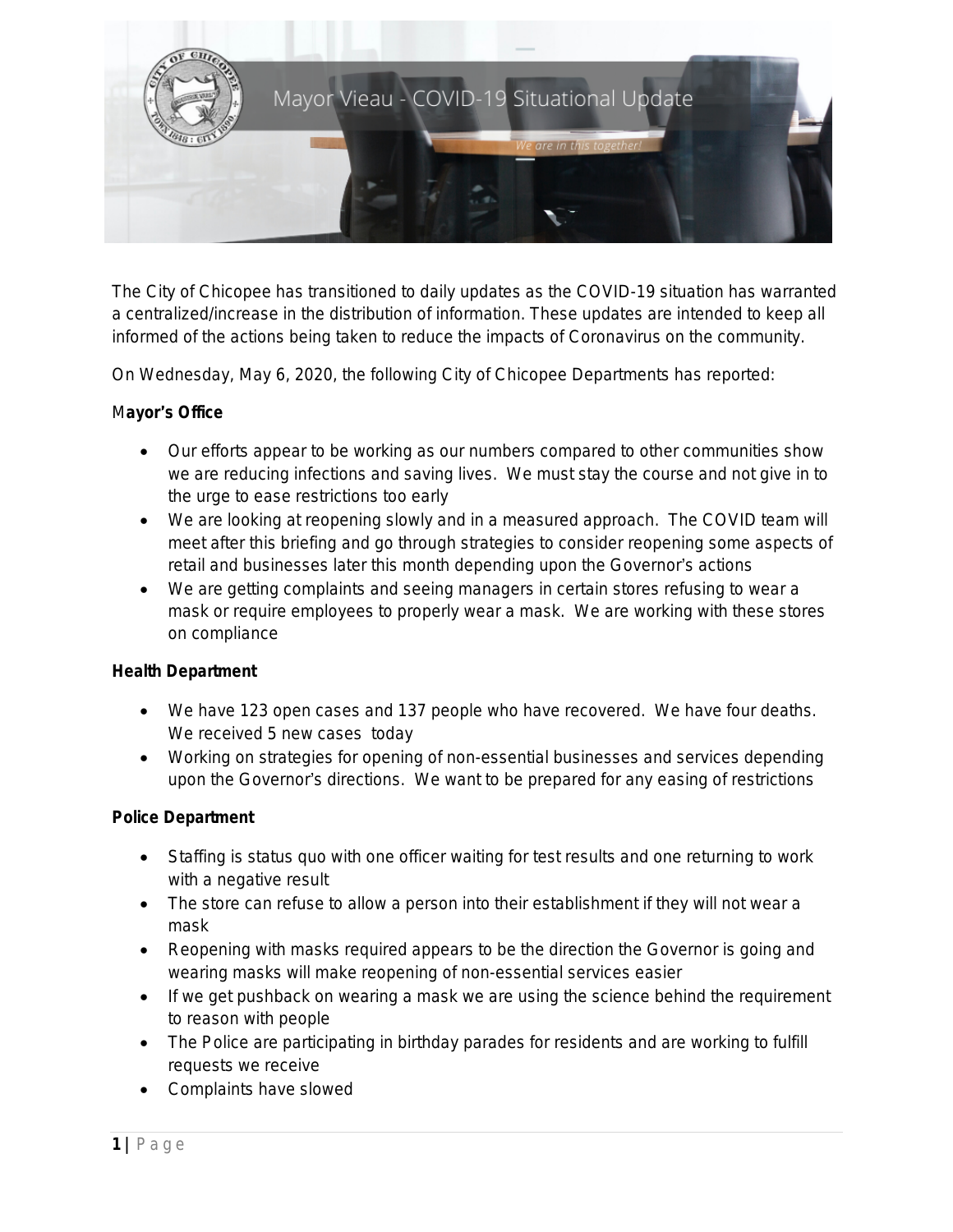

- We have received a supply shipment from MEMA
- Will have a detail at the High Schools for their cap and gown parades

#### **Fire Department**

• The Fire Department is status quo with staff in place and services continuing

### **Emergency Management**

Things are continuing and services are being provided

### **COA**

- Services continue with 160 meals ready for today and will be delivered with help from the Police
- Distributed masks yesterday at a grocery store and well received
- Will deliver masks and COVID information at another store during senior shopping hours

#### **DPW**

- Department is status quo and no complaints on masks
- Still fixing pot holes this week depending upon the weather

#### **Veterans Dep artment**

- With Chicopee Electric Light the American Flags were put up for Memorial Day on Memorial Drive
- We will begin flagging grave sites for veterans
- The Graduates to Guardians program will take place as part of the graduation ceremony
- With Parks we have put in place the Gold Star and Veteran Parking spots and will be installed later this year
- There will be filming of the ceremony at Veteran's Plaza for a Memorial Day tribute
- Will be bringing back some staff and opening the office to the public by appointment for active benefits requests and services
- There will be a parade for a 96 year old WWII veteran's birthday on Saturday

# **Chicopee Electric Light**

- Staff is doing well and services are being provided
- Construction projects will begin next week